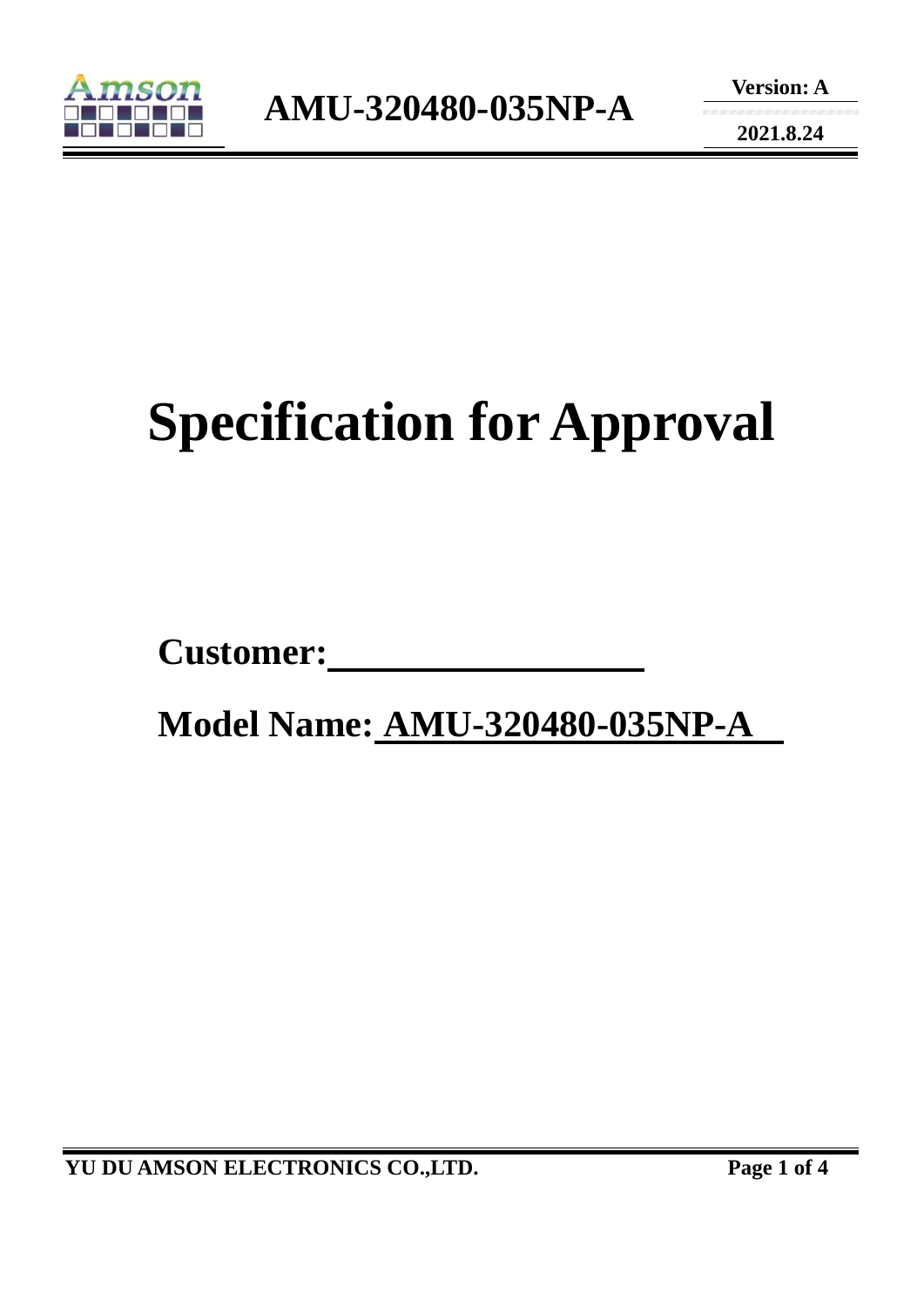

## **AMU-320480-035NP-A**

**Version: A** 

**2021.8.24** 



**YU DU AMSON ELECTRONICS CO.,LTD. Page 2 of 4**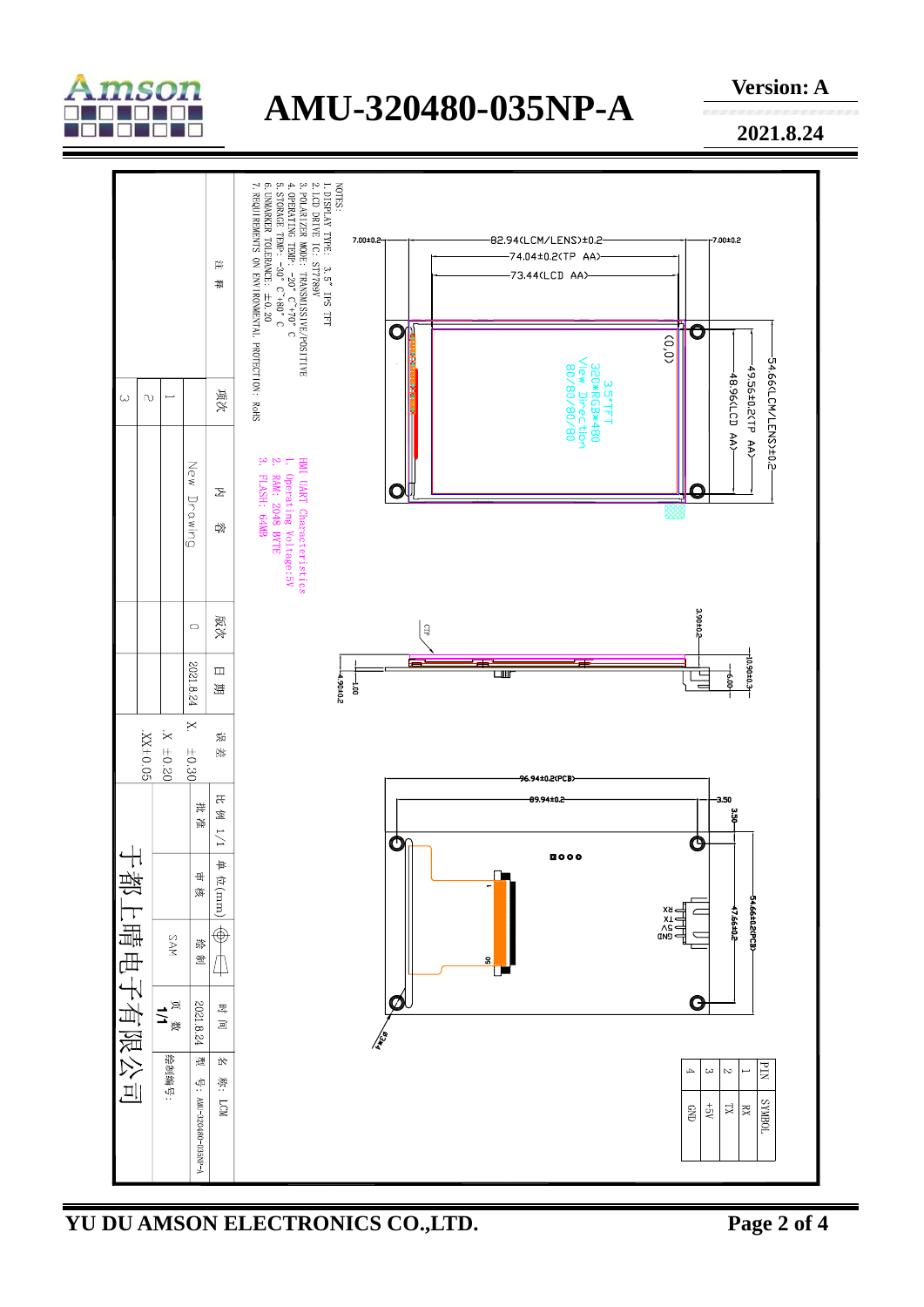

**AMU-320480-035NP-A** 

**2021.8.24** 

#### ·**General Information**

| <b>ITEM</b>                | <b>STANDARD VALUES</b>    |  |  |  |
|----------------------------|---------------------------|--|--|--|
| LCD type                   | 3.5"TFT                   |  |  |  |
| colors                     | 65K (65536)               |  |  |  |
| Module size                | 96.94(L)X54.66(W)X3.45(H) |  |  |  |
| <b>TFT</b> Active area     | 73.44mm (L) ×48.96mm (W)  |  |  |  |
| Dot arrangement            | $240(RGB) \times 320$     |  |  |  |
| Touch Type                 | <b>CTP</b>                |  |  |  |
| <b>Back Light</b>          | LED                       |  |  |  |
| <b>B/L Life Time</b>       | $>30,000$ h               |  |  |  |
| Luminous Intensity for LCM | 250 <sub>cd</sub> /m2     |  |  |  |
| Weight                     | <b>TBD</b>                |  |  |  |

#### ·**DC Characteristics**

| <b>ITEM</b>           | <b>Test condition</b> | MIN  | TVP | <b>MAX</b> | Unit |
|-----------------------|-----------------------|------|-----|------------|------|
| <b>Supply Voltage</b> |                       | 4.75 |     |            |      |
| operating current     | $VCC=+5V,$            |      | 85  |            | mA   |
|                       | <b>SLEEP Mode</b>     |      | 20  |            | mA   |

### ·**Operating temperature,Contents of Reliability Tests**

| <b>ITEM</b>               | <b>Test condition</b> | <b>MIN</b> | TYP | <b>MAX</b> | Unit |
|---------------------------|-----------------------|------------|-----|------------|------|
| temperature operating     | 5V                    | $-20$      | 25  |            | ≧    |
| Temperature Storage       |                       | $-30$      | 25  | 85         | ∽    |
| <b>Humidity Operation</b> | $25^{\circ}$ C        | 10%        | 60% | 90%        | RH   |

#### ·**Interface parameter**

| <b>ITEM</b>               | <b>Test condition</b>                    | MIN                         | <b>TYP</b> | <b>MAX</b> | Unit |
|---------------------------|------------------------------------------|-----------------------------|------------|------------|------|
| serial baud rate          | standard                                 |                             | 115200     |            | bps  |
| Serial output level (TXD) | output $1$ , Iout=1mA                    | 3                           | 3.2        |            | V    |
|                           | output $0$ , Iout=-1mA                   |                             | 0.1        | 0.2        | V    |
| serial output level (RXD) | output $1$ , Iout=1mA                    | $\mathcal{D}_{\mathcal{L}}$ | 3.3        |            | V    |
|                           | output $0$ , Iout=-1mA                   | $-0.7$                      |            | 1.3        | V    |
| <b>UART</b> configuration | Data bits: 8, Parity: None, Stop bits: 1 |                             |            |            |      |
| Connector                 | XH-4P-2.54                               |                             |            |            |      |